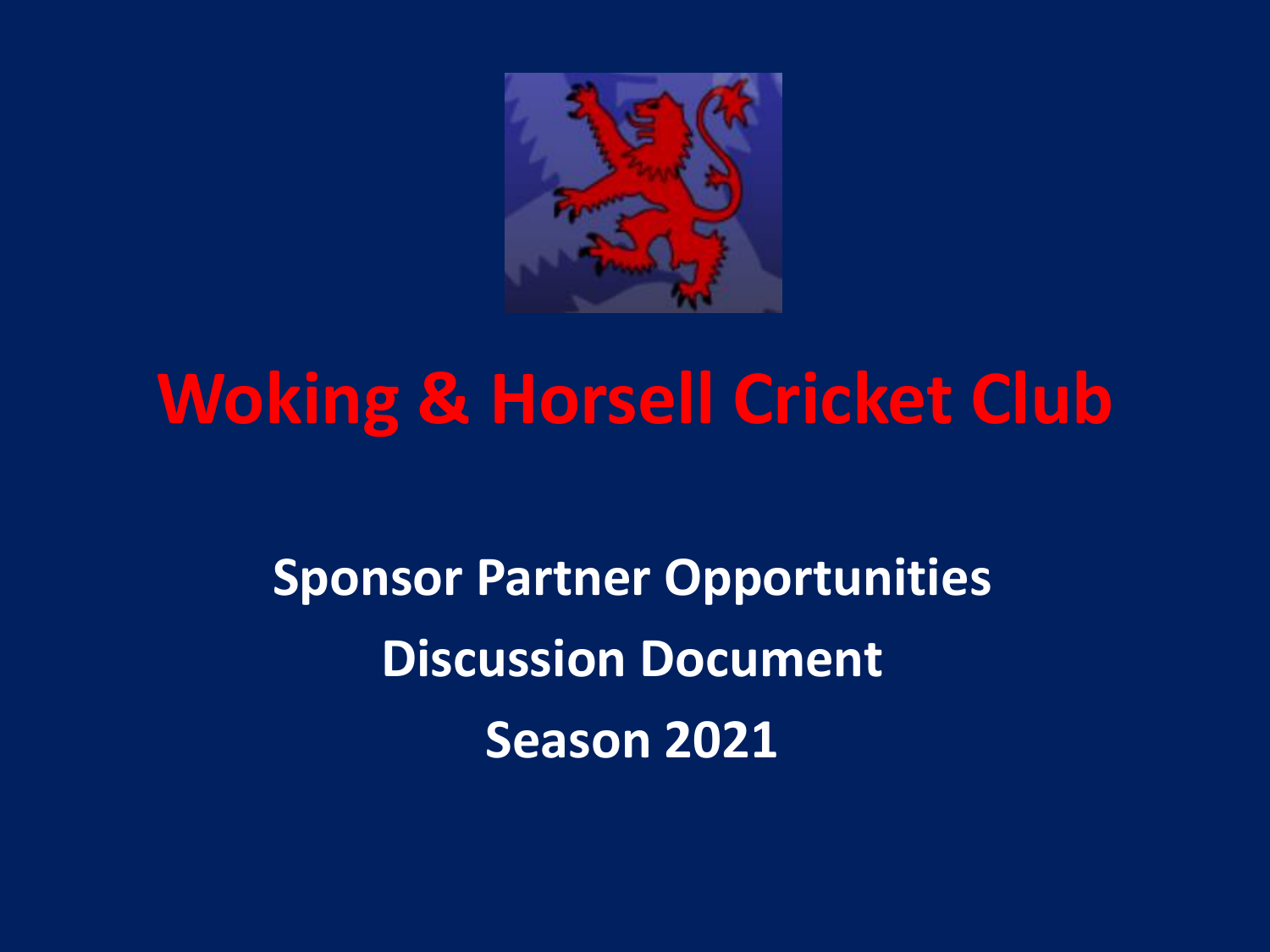# **Woking & Horsell CC**

- The most prominent cricket club in Woking
- Established in 1905
- Five Saturday Surrey Championship League teams
- Two Sunday Adult teams
- Colts teams from under 7s to under 17s
- Over 250 junior members
- Numerous midweek teams

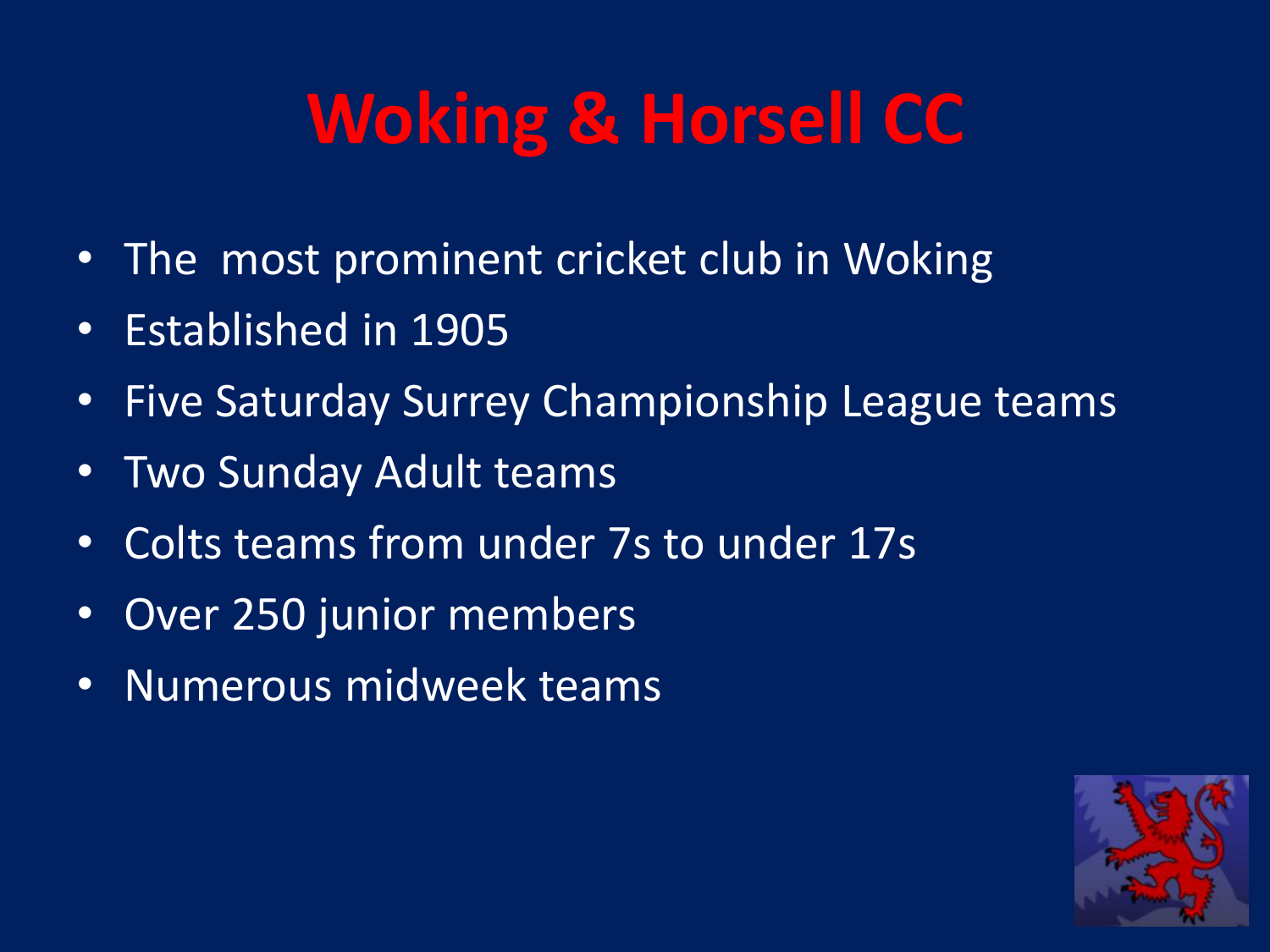# **The Club at Large**









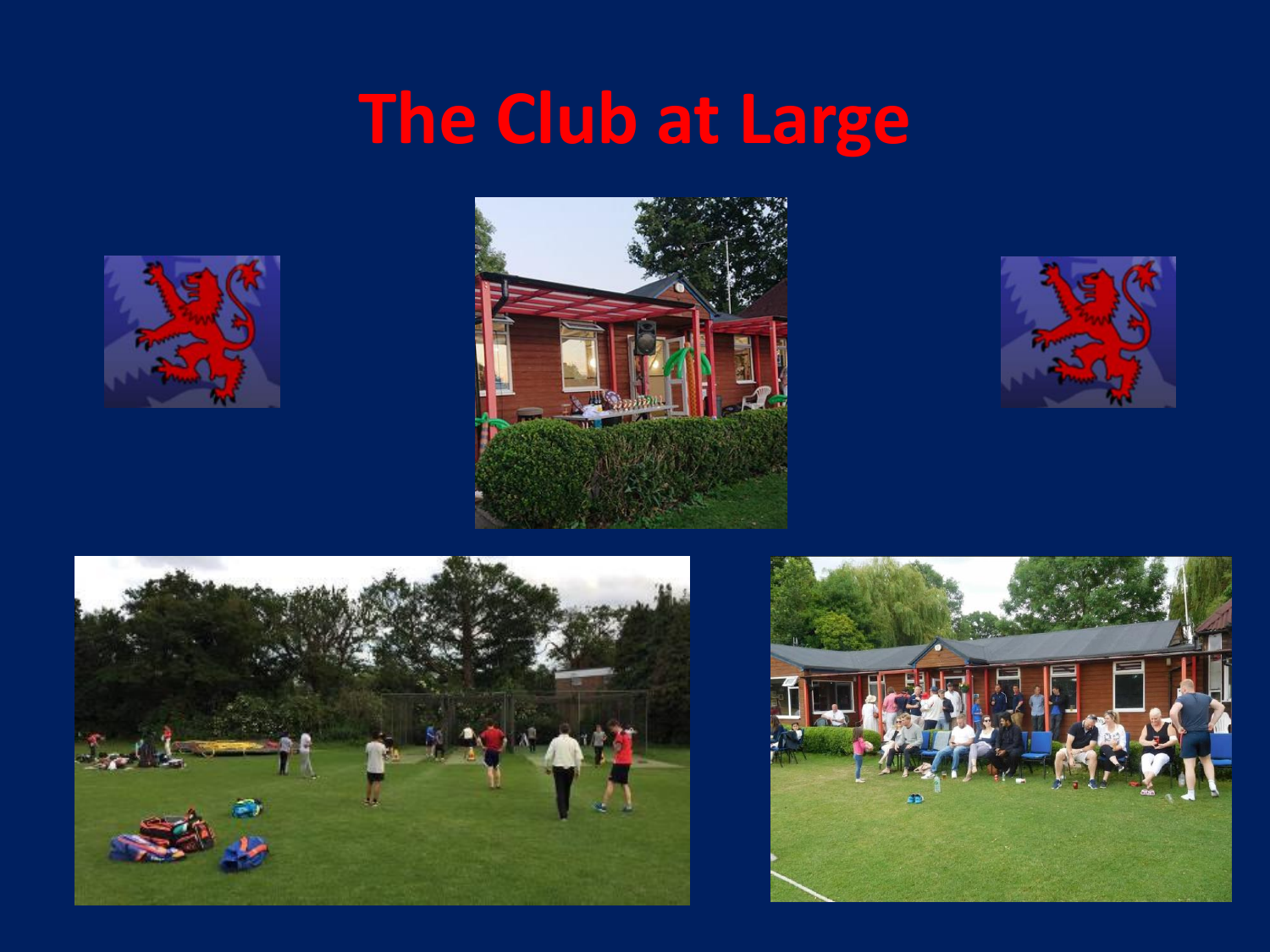## **Marketing Partner Options**

- Road Facing Signs on Brewery Road £1500 2 signs only left available
- Scoreboard Sponsorship £500 single year / £800 for a 2 year partnership
- Net Sponsorship 4 practice nets at Brewery Road - £600 p.a.
- Stump Sponsorship Brewery Road & Westfield Road - £275 per ground, £450 for both grounds.

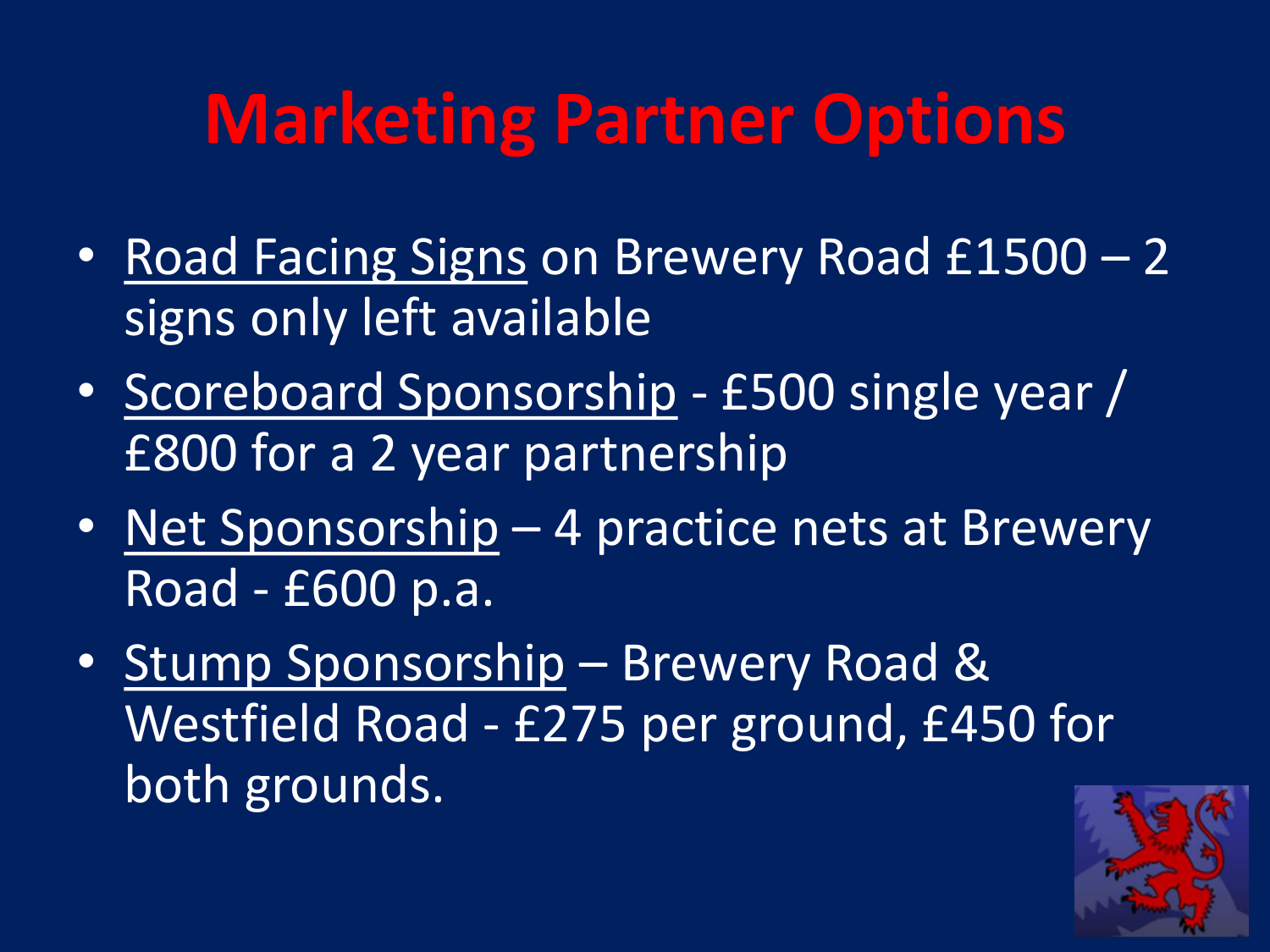#### **More Options**

- Pitchside Boards Inside the ground £300 plus cost of board (circa £150)
- Boundary Marker sponsorship £1500
- Road Facing Board Arthur's Bridge Road £500
- Pitch Facing Board Arthurs Bridge Road £350

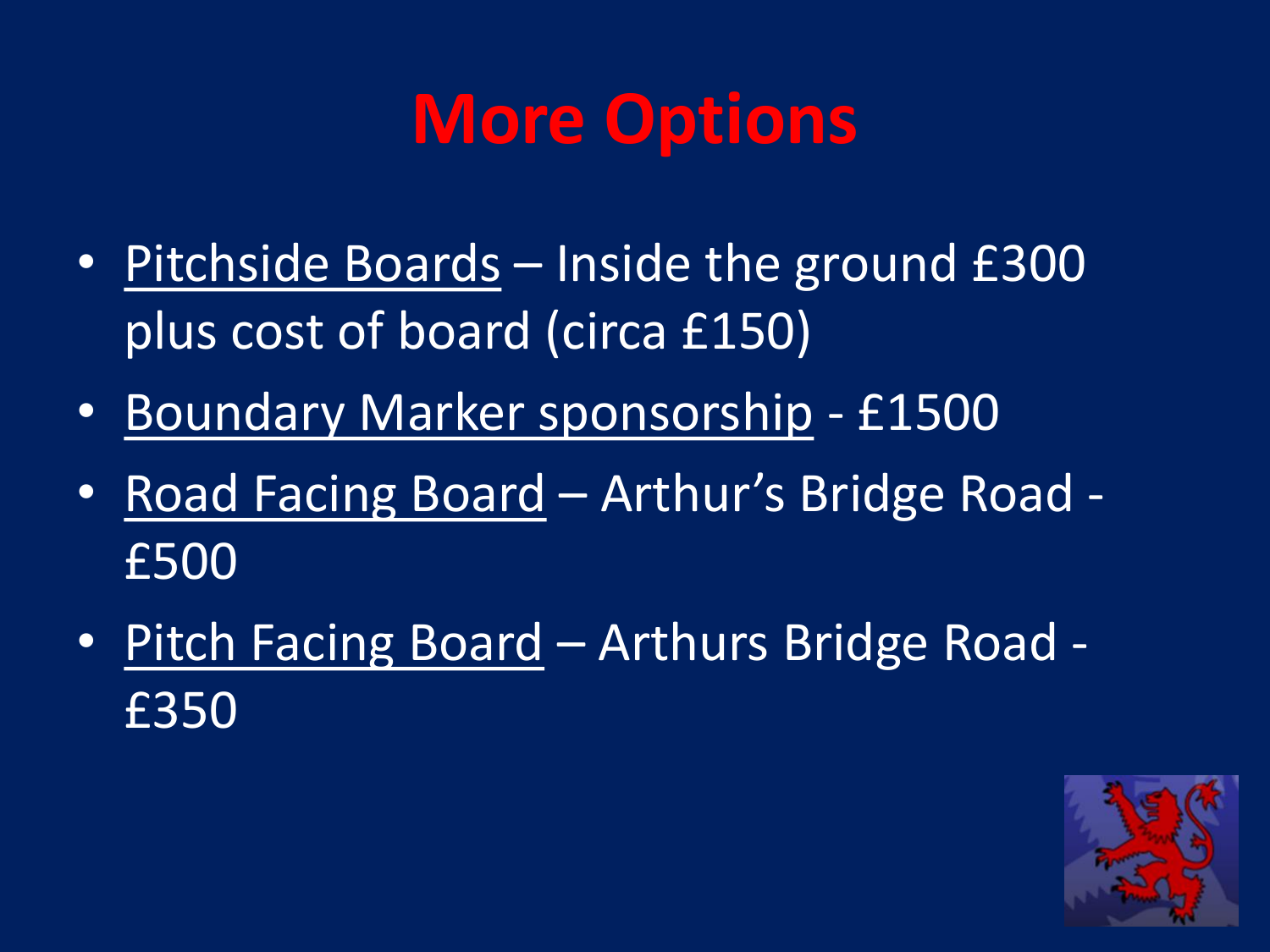## **Additional Information**

- All packages above include –
- Social Media acknowledgements and promotions on all the club's platforms.
- Inclusion on the club website with links back to your own website.
- Opportunities to use club facilities for events of your own.

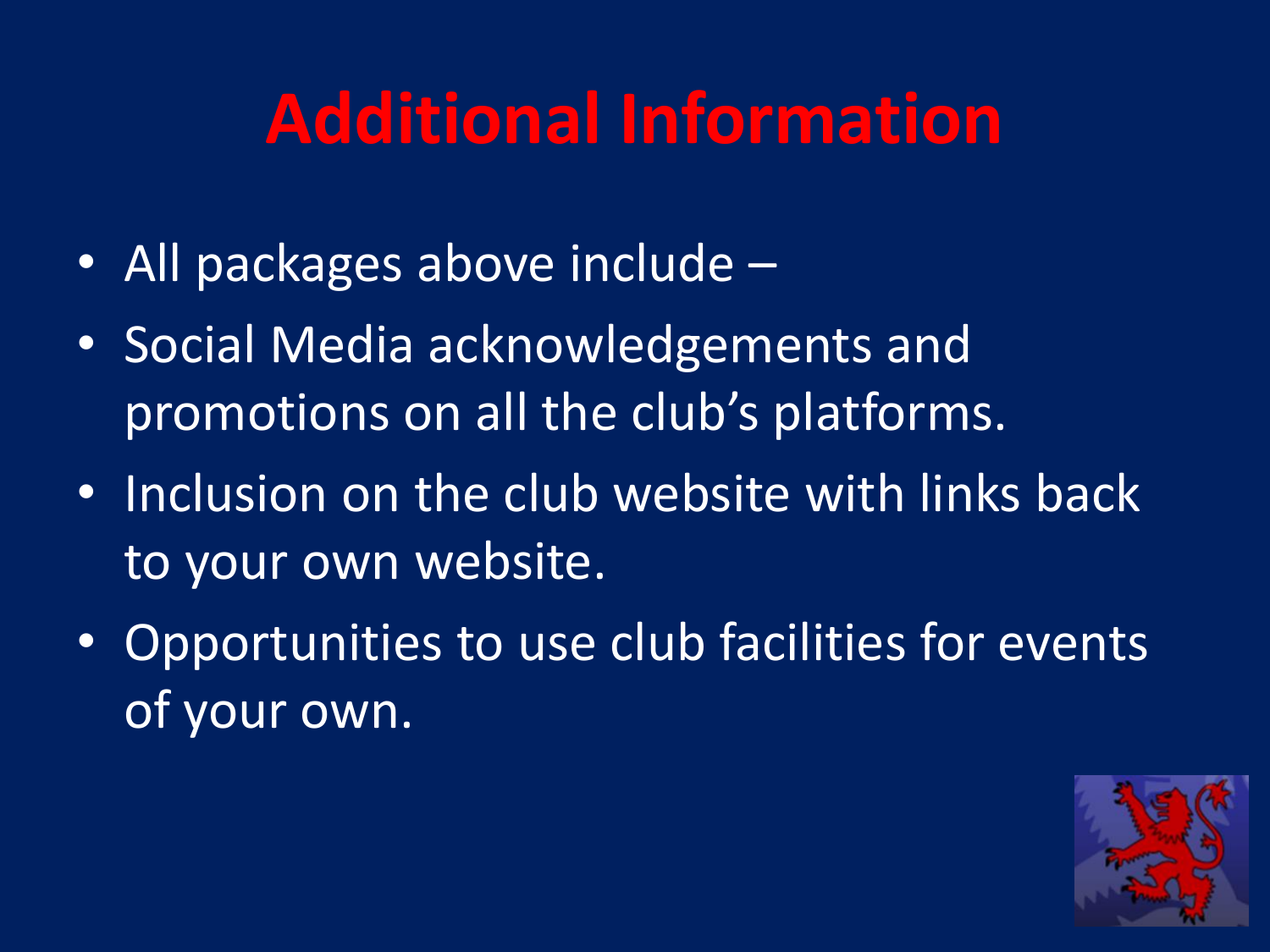

# **Clubwide Gallery**